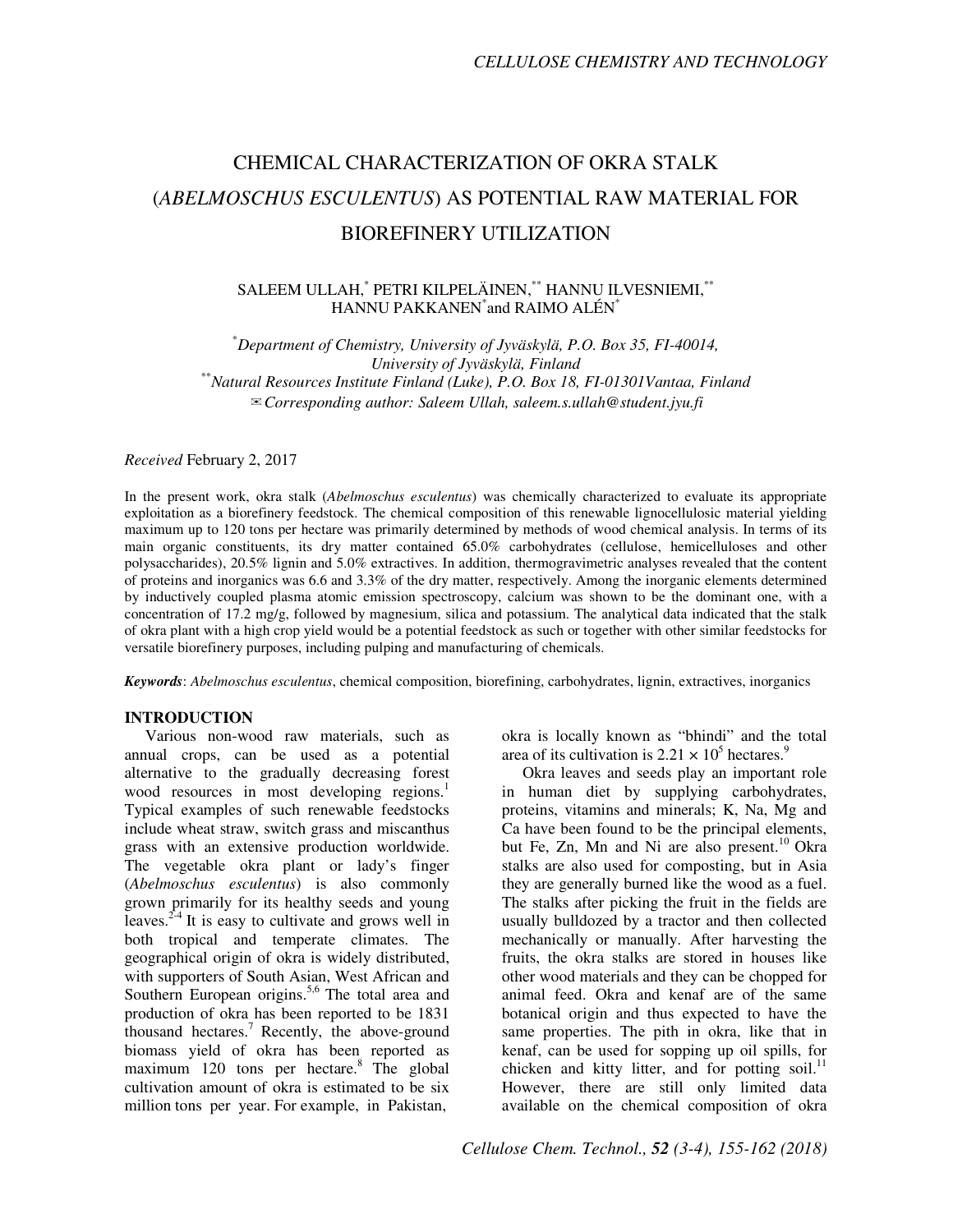stalk. The agricultural herbaceous residues after harvesting have traditionally been a useless fraction, but recently, their utilization, for example, for ethanol production has been considered.12,13 In general, these residues are more easily treatable than wood residues, since milder temperatures and shorter reaction times are needed for their processing and fermentation conditioning steps are less expensive and more efficient. Furthermore, they usually also contain, besides cellulose, considerable amounts of hemicelluloses and lignin, whose exploitation becomes more profitable due to the development of fractionation facilities.<sup>14</sup>

Over the last two decades, various biorefinery concepts have emerged, mainly due to the depleting resources of fossil fuels, increased concern of global warming, and increased demand for energy and biodegradable materials.<sup>15-17</sup> Biorefinery is defined by the International Energy Agency (IEA) Bioenergy Task 42, as the sustainable processing of all kinds of biomass into a spectrum of marketable products and energy.<sup>18</sup> However, biorefinery as such is not a completely new concept, since, for example, chemical pulp mills can already be considered typical chemical/thermochemical biorefineries utilizing many technical innovations to fractionate and convert wood and non-wood feedstocks into a wide range of products, such as cellulose, extractives-derived by-products and lignin-based materials.<sup>16</sup>In addition, biomass can provide alternative transportation fuels, like bioethanol or biodiesel, in the shortterm.<sup>19,20</sup>

The study reported here is a part of a larger project, aiming at characterizing potential nonwood feedstocks to evaluate their suitability for versatile utilization. In this case, basic analytical data on okra stalk were primarily obtained. In addition, some morphological aspects on this feedstock were briefly discussed.

#### **EXPERIMENTAL Raw material**

Okra plant (*Abelmoschus esculentus*) (Fig. 1a) grown and harvested during the summer of 2015 was obtained from the field in District Dir (lower) in Pakistan. After collecting the about two-month old plants (around 1.5 m tall), the central part of their stems was removed. The sun-dried stalks (Fig. 1b) were then cut into small pieces (1-5cm) and imported to Finland. For characterization, okra stalk samples were ground in a Retsch SM100 cutting laboratory mill, equipped with a bottom sieve with trapezoid holes (perforation size of <1.0 mm) and stored in sealed plastic bags at room temperature. Prior to analyses, the dry matter content of the samples was determined, 92-93% (w/w). All analyses were done with two parallel samples and the chemicals used were of analytical grade.

# **Carbohydrates**

**Total acid hydrolysis**. The content of different monosaccharides (*i.e*., arabinose, galactose, glucose, mannose and xylose) in the Klason hydrolysates (TAPPI Test Methods T222 om-98, T249 cm-00 and T250) from the extractives-free okra samples was determined by using a Dionex high performance liquid chromatography-pulse amperometric detection (HPLC-PAD) equipped with an AS50 autosampler, a LC25 chromatography oven, a GS50 gradient pump, a CarboPac PA-1 column and an ED50 detector with carbohydrate pulsing. $21$  Samples were eluted with ultra-high-quality (UHQ) water− internal resistance ≤18.2 MΩcm at 25 °C – with NaOH gradient at a flow rate of 0.3 mL/min. The UHQ water used for the preparation of the mobile phase was degassed via ultrasonic treatment for approximately 15 min prior to use. Post-column alkali (300 mMNaOH) addition was performed at a flow rate of 0.1 mL/min with an IC25 isocratic pump to enhance the performance of PAD. Data were stored and processed using the Dionex Chromeleon (6.50) data system. The peak identification and the mass-based response factors between an internal standard (L-fucose) and each monosaccharide were based on separate runs with model monosaccharides.



Figure 1: Okra plant (left, a) and dried stalks (right, b)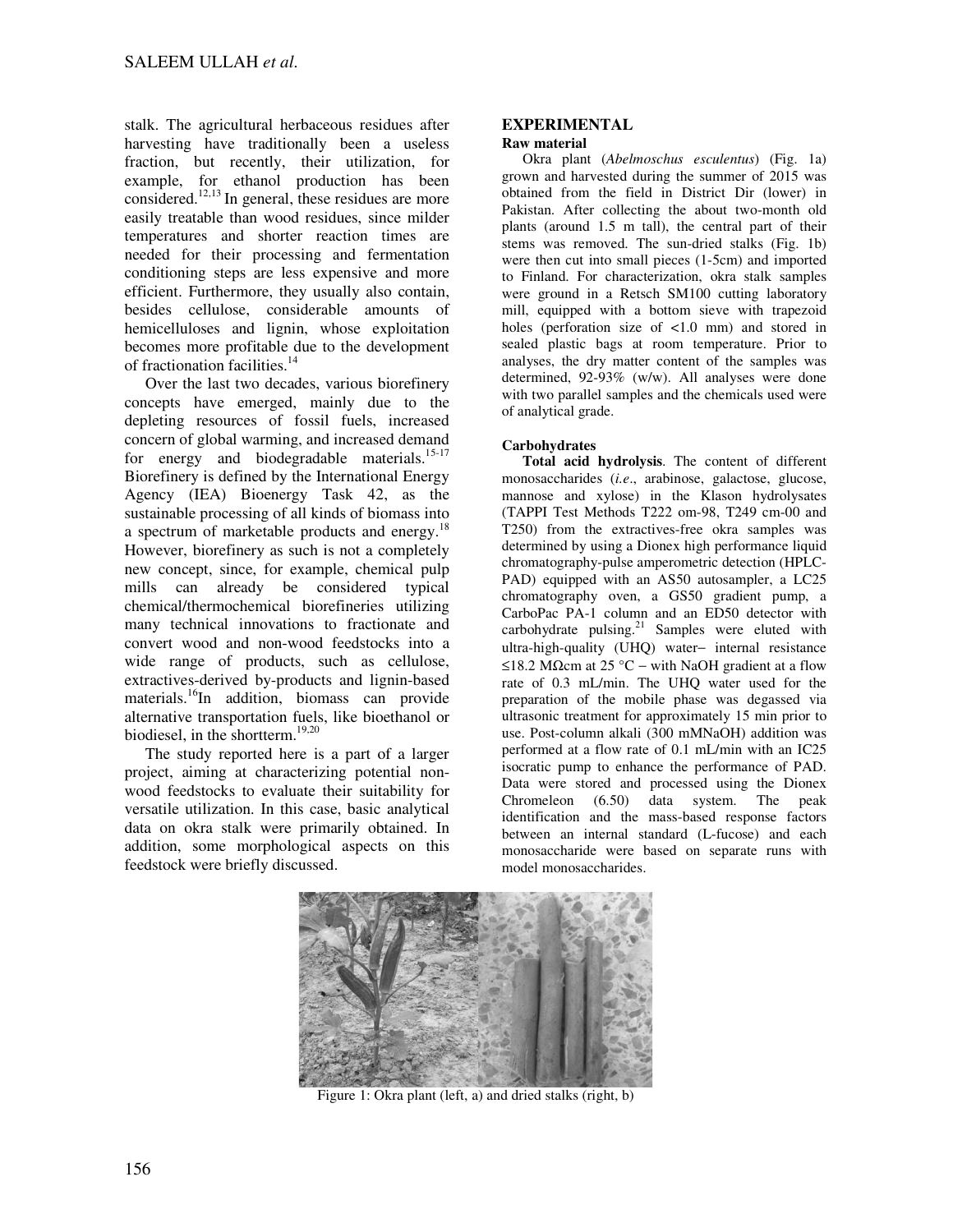## **Methanolysis**

The uronic acid content (*i.e*., for obtaining the total hemicellulose contents) of the extractives-free okra samples was determined via acid methanolysis. $^{22}$  In this determination, about 10 mg of each sample was transferred into a 10 mL pear shape flask equipped with screw caps. Then, 2 mL of methanolysis reagent (2 mL of anhydrous 2 M HCL in methanol) was added to the samples and the screw cap was closed carefully. Samples were set into an oven (100 °C) and mixed at one hour intervals. After 5 hours, each flask was cooled to ambient temperature and pyridine (200 µL) was added to neutralize hydrochloric acid and 1 mL of an internal standard solution (sorbitol, 0.1 mg/mL) was pipetted into it. Finally, samples were evaporated to dryness with a heating block at 60 °C and further dried in a vacuum oven at 40 °C for 15 minutes.

Dried samples were dissolved into 100 µL of pyridine and then 150 µL of hexamethyldisilazane (HMDS) and 70 µL of trimethylchlorosilane (TMCS) were added. After this, per(methylsilyl)ation samples were mixed twice at 10-minute intervals and they were left overnight in a fume hood to finalize derivatization, prior to gas chromatography with a flame-ionization detector (GC-FID) using a Shimadzu-2010 apparatus. The column (HP-1, 25 m x 0.20 mm, *i.d.* with a film thickness of  $0.11 \mu m$ ) temperature program was at  $100$ °C, 2.5 °C/min to 190 °C and 12 °C/min to 290 °C (5 min). The injection volume was 1  $\mu$ L and the split mode was used.

## **Lignin**

The content of lignin in the extractives-free okra samples (each about 300 mg) was determined as the sum of "acid-insoluble Klason lignin" and "acidsoluble lignin" (TAPPI Test Methods T222 om-98, T249 cm-00 and T250). In this determination, the okra sample was first treated with  $H_2SO_4$ , and the precipitated lignin (Klason lignin) was filtered off, washed, dried and weighed. The content of acidsoluble lignin was then determined using a Beckman DU 640 UV/Vis spectrophotometer at 205 nm after dilution of one portion of the hydrolysate with 0.4%  $H<sub>2</sub>SO<sub>4</sub>$  until the absorbance (A) was in the range of 0.3 to 0.8.<sup>23</sup>The concentration of dissolved lignin (c,  $g/L$ ) was calculated according to the equation  $c = A/(a·b)$ , where a is absorptivity  $(110 \text{ L/(gcm)})^{24}$  and b is light path (cm).

The hydrolysates were also used for the analysis of monosaccharide moieties in carbohydrates (see above).

#### **Extractives**

The total amount of extractives in okra samples was determined by a Dionex ASE 350 Accelerated Solvent Extractor. In this determination, a ground sample of 1 g was put into a Dionex standard 22 mL stainless steel extraction cell and a filter paper (GF/B, Ø 20 mm, Whatman) was placed at each end of this cell. Extractions were performed with acetone/ $H_2O$ 

 $(95:5, v/v)$  as extraction solvent, at 2000 psi and 100 °C, with a 5 min static extraction (after an equilibrium time of 5 min). After the extraction, the cell was flushed with extraction solvent and purged with nitrogen. The extraction solution was concentrated first with a rotary evaporator and then evaporated to dryness under nitrogen flow. Finally, the total amount of extractives was determined gravimetrically.

The various low-molar-mass extractives-type compounds were also separately analyzed in detail. In this determination, an internal standard solution (2 mL, sorbitol 20  $\mu$ g/mL) was added to the extract (1.0 mL), and the solution was then evaporated to dryness using nitrogen gas. In this case, the per(trimethylsilyl)ation of the residue was carried out by adding 1.25 mL pyridine and 0.75 mL *N*,*O*-bis(trimethylsilyl) trifluoroacetamide (BSTFA) containing 1% of TMCS, and the mixture was kept at 70  $^{\circ}$ C for 30 min.<sup>25</sup> The solution was analyzed by GC-FID (Clarus 500, Perkin Elmer) with an HP-1 column (25 m x 0.20 mm *i.d.*  with a film thickness of 0.11  $\mu$ m).Internal standards were used for quantitation as follows: sorbitol (for carbohydrates), heneicosanoic acid (for fatty acids), cholesterol (for triterpenoids and steroids), cholesteryl heptadecanate (for steryl esters) and 1,3-dipalmitoyl-2 oleyl-glycerol (for triglycerides and higher compounds). $^{26}$  For the quantitative calculations, the mass-based response factors between the peaks of internal standards and those derived from each compound were equal to 1.0.

Qualitative analyses of the individual components were carried out by gas chromatography with a mass selective detector (GC-MSD). The capillary column used was an HP-1 and the CG conditions were the same as those used in the quantitative analyses. The identity of erythritol and mannitol was confirmed by the model compounds. The identity of the other peaks was determined using the Wiley  $10^{th}/NIST$  2012 spectral library and our laboratory's own spectral database.

#### **Inorganics and proteins**

For obtaining the total amounts of inorganics and proteins, gravimetric analyses were performed. In the first case, moisture content was determined at 105 °C and, after this moisture determination, the samples were ashed with a TGA-601 (LECO, USA) thermogravimetric analyzer at 550 °C under air atmosphere to constant mass. Metals in the ash were then determined with an iCAP 6500 Duo ICP-OES spectrometer (Thermo Scientific, UK).

Protein analysis was performed using a CHN-1000 apparatus (LECO, USA). In each case, a sample amount of 100-150 mg was weighed to a tin foil cup and the sample was then incinerated at 1050 °C under oxygen flow. The nitrogen released was reduced to  $N_2$ , which was measured using a thermal conductivity cell. The nitrogen amount was multiplied by a factor of 6.25 to obtain the total content of proteins.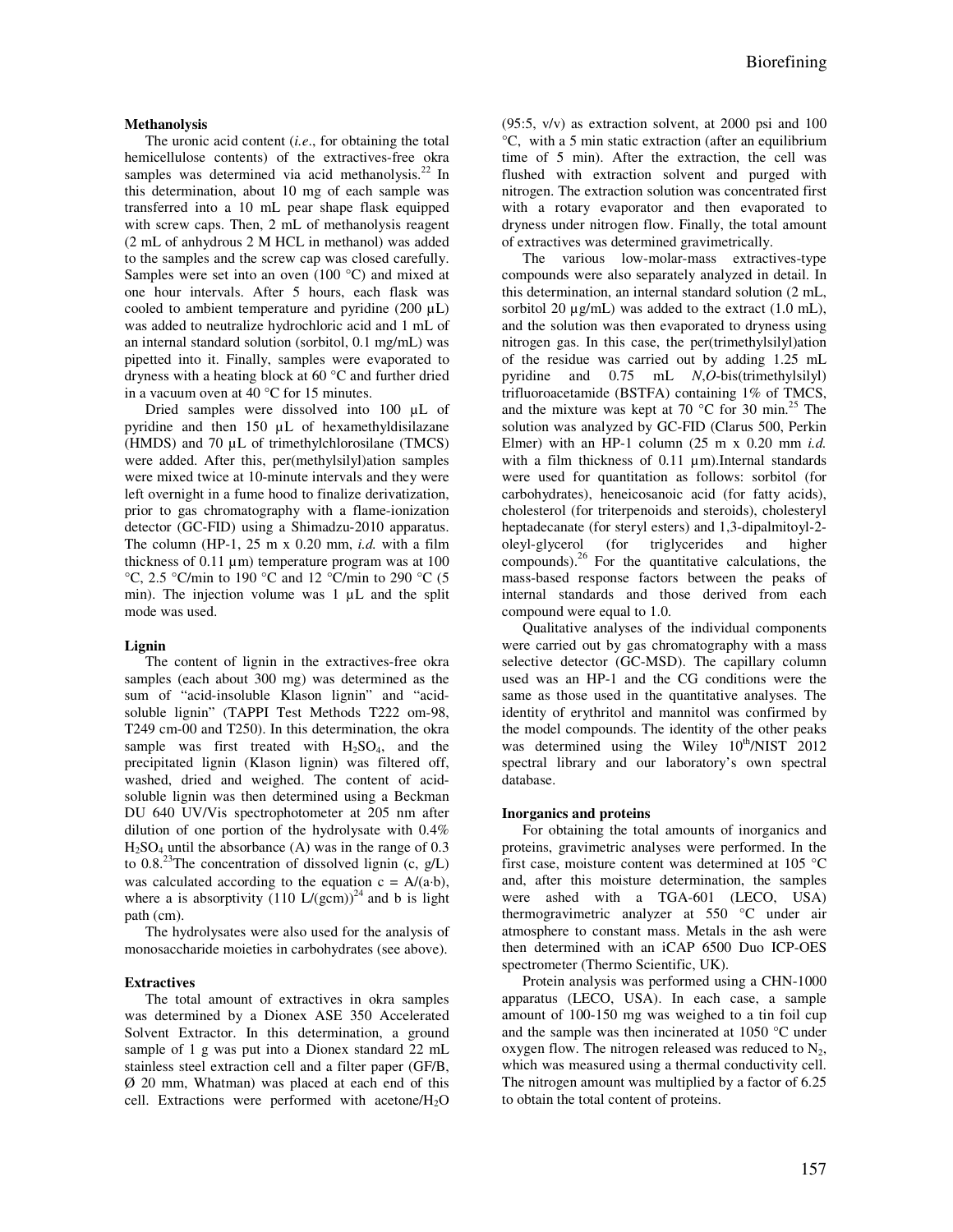#### **Morphological analysis**

The fiber dimensions as well as length and width distributions of the okra samples (*i.e*., unbarked stem, bark and the whole okra stalk) were measured by a Metso FiberLab analyzer. Fibers were first liberated by maceration using acetic acid and hydrogen peroxide. $^{27}$ A fraction of washed and freeze-dried sample was then suspended in water for the measurement.

The okra fiber samples were imaged using a scanning electron microscope (SEM) (Zeiss Evo50 SEM). In this determination, a small droplet of freezedried liberated fiber suspension was set on an adhesive carbon tape and dried in an oven at 80 °C for 30 minutes. Samples were sputter-coated with gold using a JEOL Fine Coat Ion Sputter JFC-1100 at lowered pressures using a current of 5-6 mA for 4 minutes.

# **RESULTS AND DISCUSSION**

#### **Carbohydrates**

The chemical composition of okra stalk is presented in Table 1. The actual composition of cellulose, hemicelluloses (xylan and glucomannan), and other polysaccharides (minor hemicelluloses and pectins) was roughly estimated from the data on various carbohydratederived moieties (monosaccharides and uronic acids). In the calculation, it was assumed that xylan contains the units Xyl and 4-*O*-Me-GlcA (for abbreviations, see Fig. 2), the ratio Man:Glc in glucomannan is 1.5, and "pectin-type

substances" (*e.g*., galacturonan, acidic galactan, arabinan, arabinogalactan and rhamnogalacturonan) consist of the units Ara, Gal, Rha, GalA and GlcA, whereas cellulose comprises the Glc units from which the mass portion belonging to glucomannan has been subtracted.<sup>28-30</sup> The results indicated that the postulated contents of cellulose, xylan, glucomannan and other polysaccharides are, respectively, around 40, 13, 2 and 9% of the dry matter, representing a typical example of nonwoodmaterial.<sup>31-37</sup>

Acid methanolysis followed by GC-MSD analysis has been found to be a useful tool for determination of dissolved carbohydrates, for example, in different mills. $38,39$  In this analysis, an effective cleavage, especially of hemicelluloses, into their monomeric units, in the form of methyl glycosides, is achieved. In addition, uronic acid units, which are extensively degraded on total acid hydrolysis with sulfuric acid, are stable in methanolysis; the carboxyl groups are methylated, making them less susceptible to degradation. In our study, for comparison, methanolysis was applied to okra bark, barkless stem and stalk to detect possible differences in the content of xylose and uronic acids in these plant parts (Fig. 2).

| Component        | Content |
|------------------|---------|
| Monosaccharides* | 58.3    |
| Arabinose        | 1.2     |
| Galactose        | 1.0     |
| Glucose          | 41.8    |
| Mannose          | 1.2.    |
| Rhamnose         | 0.9     |
| Xylose           | 12.2    |
| Uronic acids**   | 6.7     |
| GalA             | 5.0     |
| GlcA             | 0.8     |
| $4-O$ -Me-GlcA   | 0.9     |
| Lignin           | 20.5    |
| Klason           | 17.3    |
| Acid-soluble     | 3.2     |
| Extractives      | 5.0     |
| Proteins         | 6.6     |
| Inorganics       | 3.3     |
| Total            | 100.0   |

Table 1 Chemical composition of okra stalk (% of the dry matter)

\*Monosaccharide moieties, as well as uronic acids, are presented as their anhydro forms; \*\*GalA refers to galacturonic acid, GlcA to glucuronic acid and 4-*O*-Me-GlcA to 4-*O*-methyl-glucuronic acid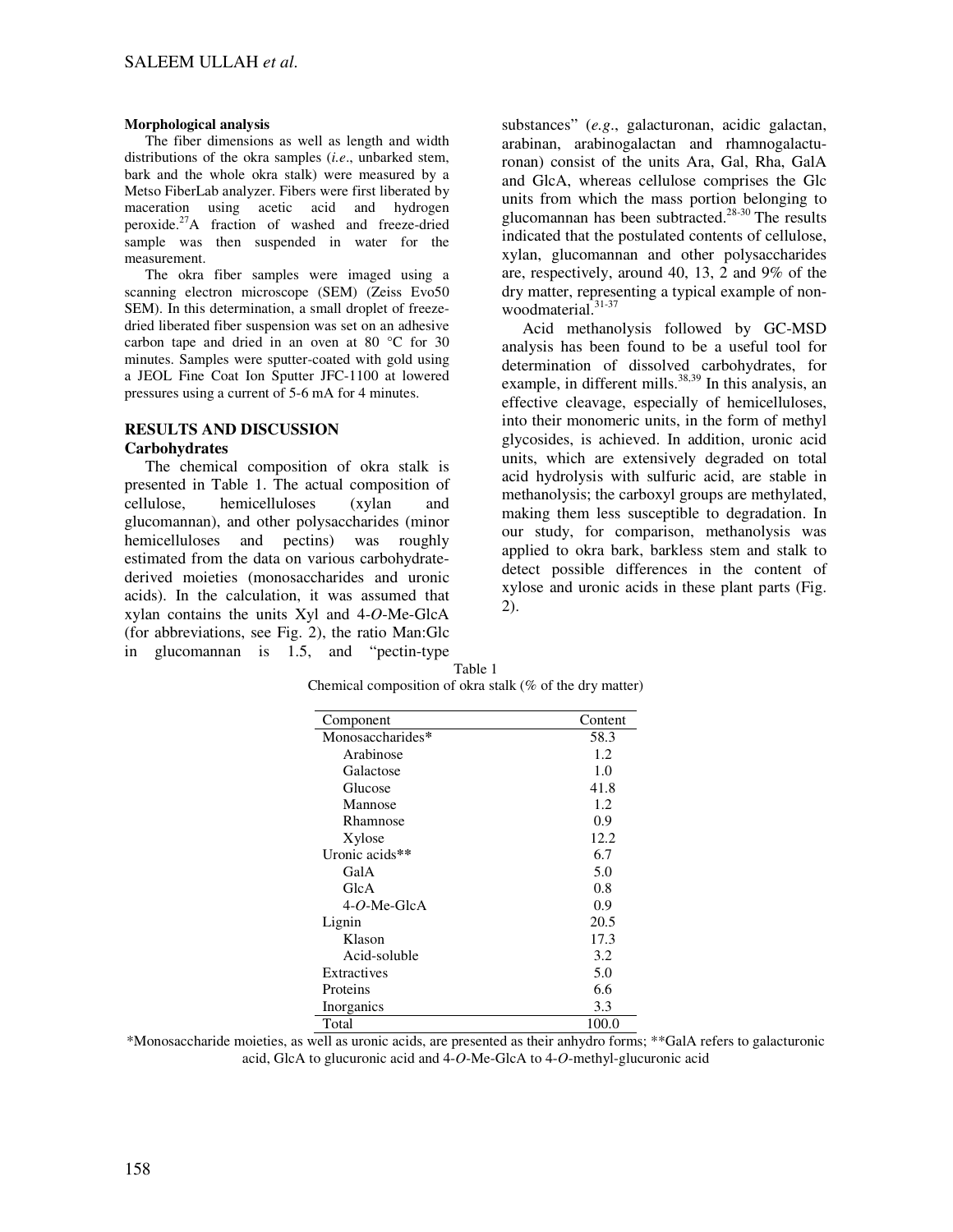

Figure 2: Methanolysis products of okra bark, barkless stem and stalk (Ara– arabinose, Gal – galactose, Glc– glucose, Man – mannose, Rha– rahmnose, Xyl– xylose, GalA– galacturonic acid, GlcA– glucuronic acid and 4-*O*-Me-GlcA – 4- *O*-methylglucuronic acid

The results suggested that the content of xylose decreased in the following order: barkless stem>stalk>bark, whereas the amounts of pectintype materials in these plant parts seemed to be quite similar. In addition, the total acid hydrolysis carried out separately for okra bark showed clearly a lower amount of glucose than that determined in okra stalk (*i.e*., about 30% of the dry matter *vs.* about 42% of the dry matter).

#### **Non-carbohydrate substances**

The total content of lignin (acid-insoluble Klason lignin, plus acid-soluble lignin) of 20.5% of the dry matter (Table 1) agreed well with that reported earlier for okra stalk.<sup>1</sup>

As a general trend, compared to wood feedstocks, non-wood feedstocks, such as okra stalk, generally contain an increased amount of extractives, proteins and inorganics.<sup>16</sup> In this study, the total amount of ASE-extractives was 5.0% of the wood dry matter (Table 1). This fraction consisted of about 27% of low-molarmass compounds that could be determined by GC-MSD and mainly including alditols, carbohydrates, fatty acids, triterpenoids and steroids, and aromatics (Table 2). These substance groups have been also found in hydrophilic extracts of wheat straw. $40,41$  However, it is known that the major part of fatty acids in the natural

fraction of extractives is normally esterified with glycerol (*i.e*., fats) or with higher fatty alcohols and terpenoids  $(i.e., \text{ waves})^{29}$  We also tried to analyze separately these high-molar-mass esters by GC-MSD. However, due to a great number of individual peaks, their proper separation and identification could not be possible.

The contents of proteins and inorganics in okra stalk were, respectively, of 6.6 and 3.3% of the dry matter content (Table 1). These values were also typically higher than those found in wood  $f$ eedstocks.<sup>16</sup> The most prominent elements detected were Ca, Mg, Siand K (Table 3). In contrast, the "environmentally harmful" elements Cd, Pb and Ni were not detected.

## **Morphological characteristics**

Some characteristics of the fibers in okra stalk, barkless stalk and bark are shown in Table 4. It seemed that the average lengths of thin stalk fibers (grass fibers) in stalk and bark are somewhat bigger than those in barkless stalk, but stalk and bark also contain higher amounts of fines. The fiber dimensions were quite similar to those in common non-wood.<sup>30-32</sup> Furthermore. according to SEM images (Fig. 3), okra stalk has potential to form a strong fiber structure, suggesting that this feedstock would be also suitable for papermaking purposes.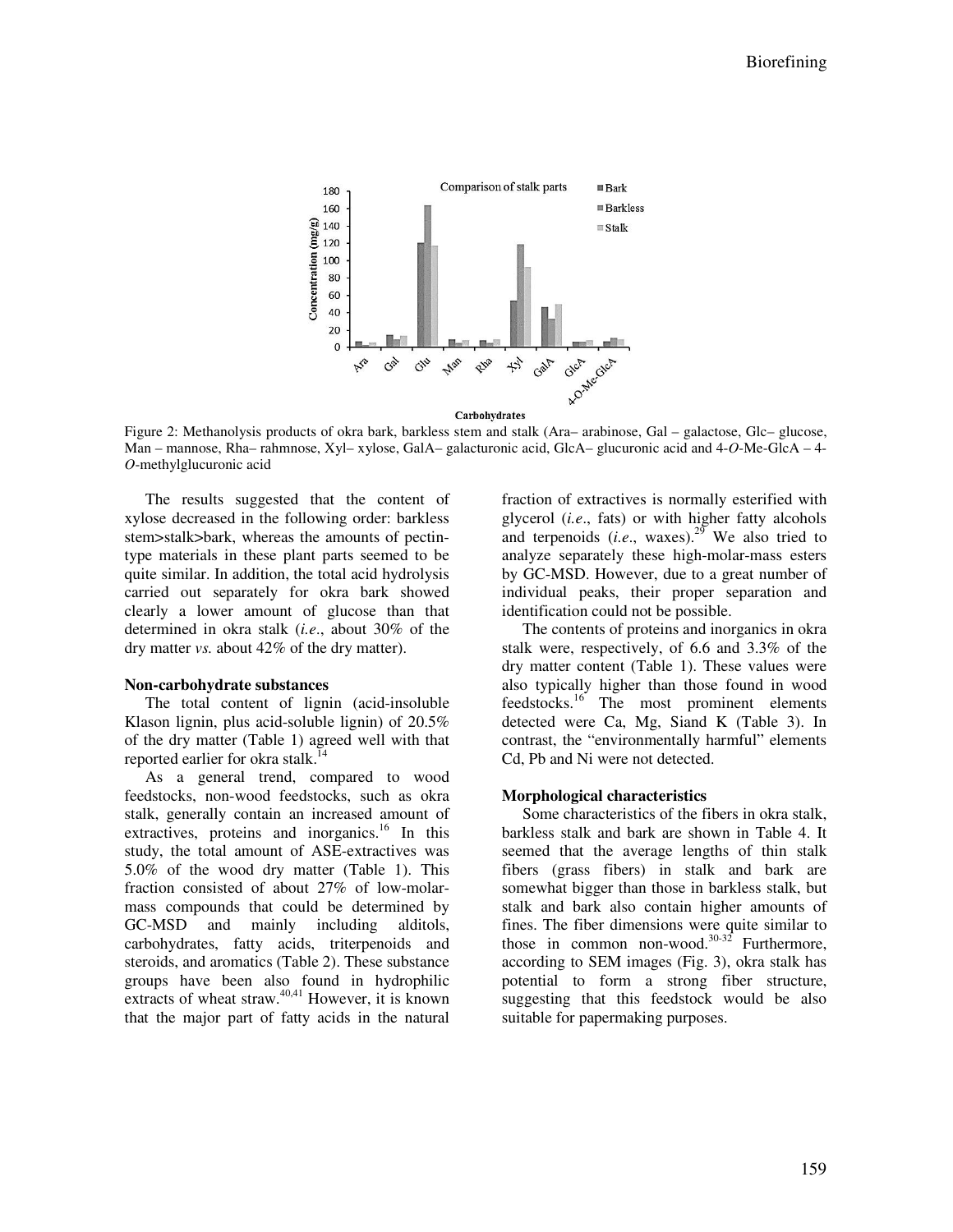# SALEEM ULLAH *et al*.

Table 2

| Concentrations (mg/g) of the main identified extractives-type compounds and their mass portions (%) of the total |  |  |  |
|------------------------------------------------------------------------------------------------------------------|--|--|--|
| amount of ASE-extracted compounds                                                                                |  |  |  |

| Compound                   | Concentration | Mass portion |
|----------------------------|---------------|--------------|
| Alditols                   | 9.35          | 21.0         |
| Arabitol                   | 5.44          |              |
| Erythritol                 | 0.11          |              |
| Mannitol                   | 3.75          |              |
| Ribitol                    | 0.03          |              |
| Threitol                   | 0.02          |              |
|                            | 1.01          | 2.3          |
| Carbohydrates              |               |              |
| Monosaccharides            | 0.25          |              |
| Sucrose                    | 0.03          |              |
| Trehalose                  | 0.73          |              |
| Fatty acids                | 1.32          | 1.9          |
| Diisooctyladipate          | 0.05          |              |
| Hexacosanoic acid          | 0.33          |              |
| Isopropylmyristate         | 0.03          |              |
| Margaric acid              | 0.02          |              |
| Octacosanoic acid          | 0.25          |              |
| Octadecadienic acid        | 0.15          |              |
| Octadecenoic acid          | 0.13          |              |
| Palmitic acid              | 0.28          |              |
| Stearic acid               | 0.08          |              |
| Triterpenoids and steroids | 1.74          | 1.8          |
| Campesterol                | 0.18          |              |
| Lupeol                     | 0.79          |              |
| Sitosterol                 | 0.45          |              |
| Stigmasterol               | 0.32          |              |
| Aromatics                  | 0.23          | 0.3          |
| Coniferyl alcohol          | 0.12          |              |
| 4-Hydroxycinnamic acid     | 0.07          |              |
| Sinapyl alcohol            | 0.04          |              |
| Total                      | 13.65         | 27.3         |

Table 3 Inorganic analysis of okra stalk (mg/g)

| Element        | Concentration |
|----------------|---------------|
| A <sub>1</sub> | 0.03          |
| B              | 0.02          |
| Ca             | 17.2          |
| Сu             | 0.01          |
| Fe             | 0.07          |
| K              | 2.71          |
| Mg             | 6.41          |
| Mn             | 0.02          |
| Na             | 0.19          |
| P              | 0.81          |
| Si             | 5.50          |
| Zn             | 0.01          |
| Total          | 33.00         |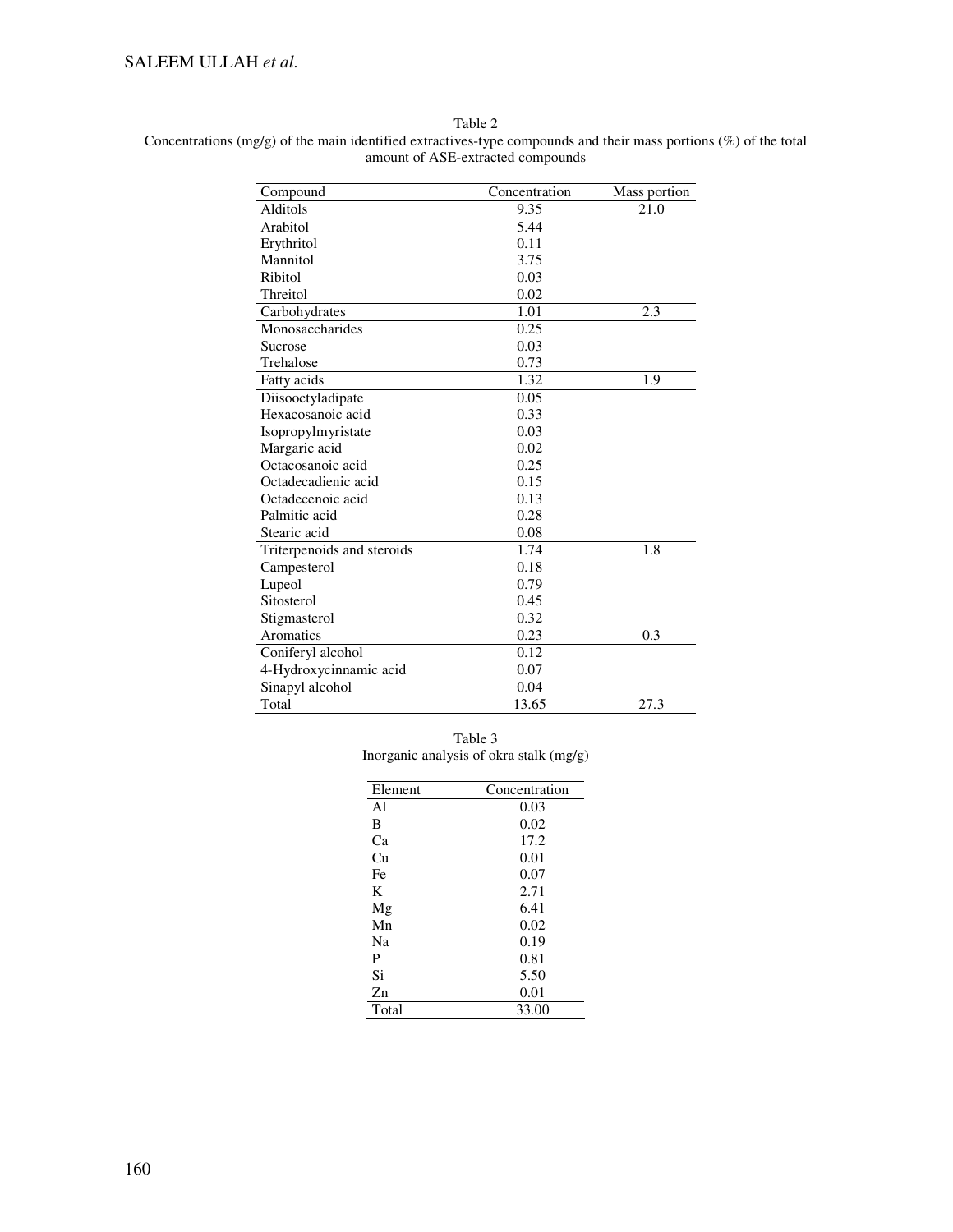Table 4 Morphological characteristics of various okra fibers

| Sample         | Length $(mm)$ | Width (um) | Fines $(\% )$ |
|----------------|---------------|------------|---------------|
| Stalk          | 2.16          | 4.9        | 33            |
| Barkless stalk | 1.07          | 7.0        | າາ            |
| Bark           | 2.46          | 7.5        | 59            |



Figure 3: SEM images of different parts of okra: stalk bottom part (upper left), stalk without bark (lower left), stalk top part (upper right) and bark (lower right). Example of a typical fiber is indicated by an arrow

## **CONCLUSION**

The okra plant is mainly valued for its edible green seed pods and it is widely cultivated in many warm temperate, subtropical and tropical regions around the world, having an aboveground biomass yield of 120 tons per hectare. The main aim of this research was to characterize okra stalk with respect to its chemical composition. The results clearly indicated that this feedstock with relatively high carbohydrate (65.0%) and low lignin contents (20.5%) has a typical chemical composition of common non-wood materials and thus may offer a potential source for versatile biorefinery utilization. Besides papermaking purposes, okra fibers seem to be also suitable, for example, for reinforcement in polymer composites.

*ACKNOWLEDGEMENTS*: This study has been supported by the Doctoral Programme in Chemistry, University of Jyväskylä. The authors would like to thank Dr. Annika Smeds and Prof. Stefan Willför, for the help in analyzing extractives (Faculty of Science and Engineering, Åbo Akademi University, Finland).

#### **REFERENCES**

1 F. Potǔček and M. Milichovskỳ, *Cellulose Chem*. *Technol*., **45**, 23 (2011).

2 P. Khomsug, W. Thongjaroenbuangam, N. Pakdeenarong, M. Suttajit and P. Chantiratikol, *Res*. *J*. *Biol*. *Sci*., **5**, 310 (2010).

<sup>3</sup> N. Jain, R. Jain, V. Jain and S. Jain, *Pharmacia*, **1**, 84 (2012).

<sup>4</sup> D. S. Kumar, D. E. Tony, P. Kumar, K. A. Kumar, D. B. S. Rao *et al*., *Int*. *Res*. *J*. *Pharm*., *Appl*. *Sci*., **3**, 129 (2013).

5 S. Calısır, M. Özcan, H. Hacıseferogulları and M. U. Yıldız, *J*. *Food*. *Eng*., **68**, 73 (2005).

<sup>6</sup> O. E. Adelakun, O. J. Oyelade, B. I. Ade-Omowaye, I. A. Adeyemi and M. Van de Venter, *Food Chem*. *Toxicol*., **47**, 1123 (2009).

7 FAOSTAT (Food and Agricultural Organization of the United Nations Production Statistics), (http: //fao.org), (2017). Accessed on June 13, 2017.

<sup>8</sup> A. O. Baw, F. Gedamu and N. Dechassa, *Afr*. *J*. *Agric*. *Res*., **12**, 1395(2017).

9 F. Anwar, U. Rashid, M. Ashraf and M. Nadeem, *Appl*. *Energ*., **87**, 779 (2010).

<sup>10</sup> P. Khomsug, W. Thongjaroenbuangum, N. Pakdeenarong, M. Suttajit and P. Chantiratikul, *Int*. *J*. *Biol*. *Sci*., **5**, 310 (2010).